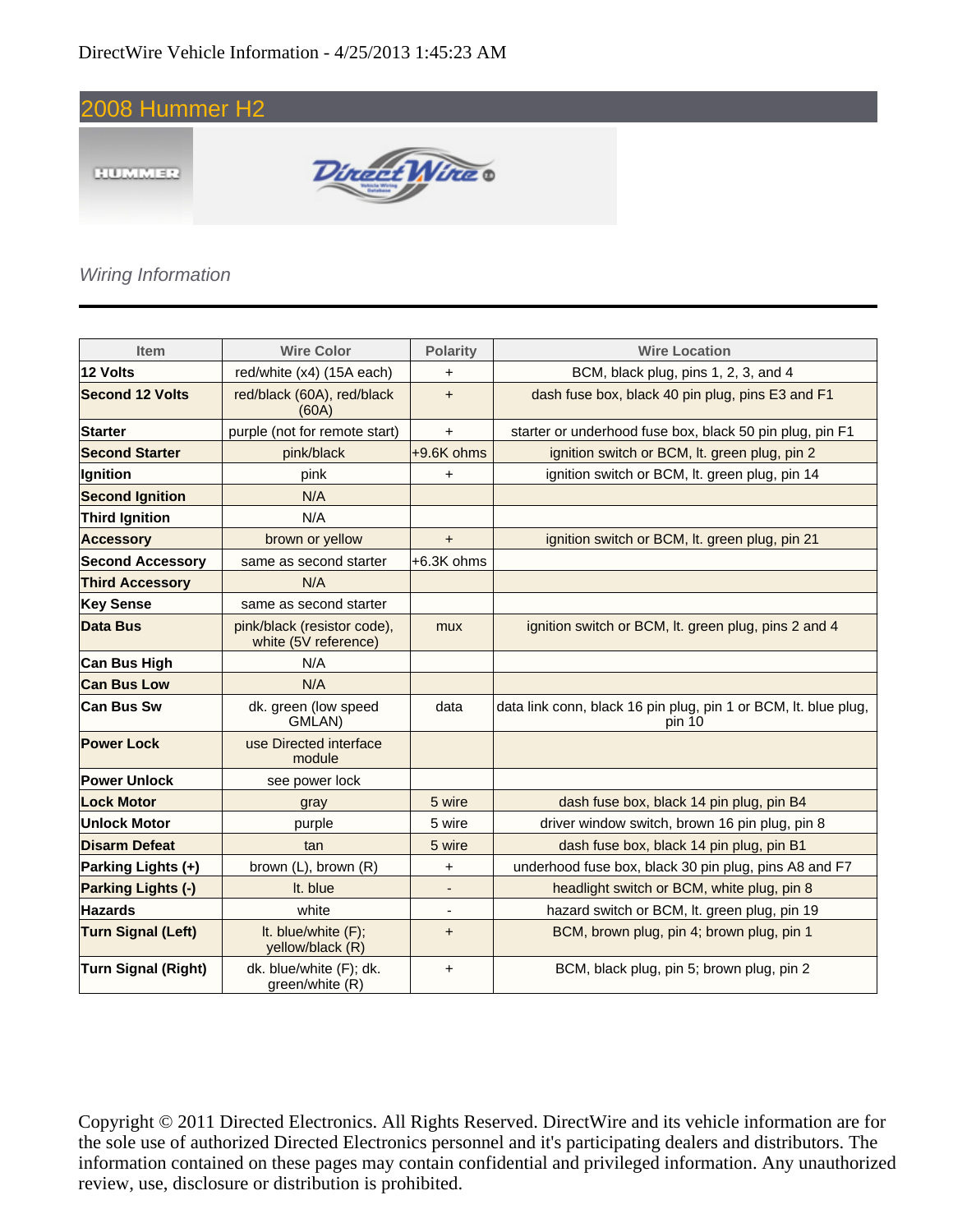### Wiring Information (Continued)

| <b>Item</b>                          | <b>Wire Color</b>                            | <b>Polarity</b>          | <b>Wire Location</b>                                    |
|--------------------------------------|----------------------------------------------|--------------------------|---------------------------------------------------------|
| <b>Headlight</b>                     | white                                        |                          | headlight switch or BCM, white plug, pin 12             |
| <b>AutoLights</b>                    | dk. green (ground to turn<br>off autolights) |                          | headlight switch or BCM, white plug, pin 17             |
| <b>Reverse Light</b>                 | dk. blue                                     | +                        | BCM, brown plug, pin 22                                 |
| <b>Left Front Door Trigger</b>       | gray/black (ajar), tan (open)                | $\overline{\phantom{0}}$ | driver window switch, brown 16 pin plug, pins 13 and 11 |
| <b>Right Front Door Trigger</b>      | tan/white                                    | ٠                        | passenger window switch, brown 16 pin plug, pin 13      |
| <b>Left Rear Door Trigger</b>        | It. blue/black                               |                          | BCM, pink plug, pin 15                                  |
| <b>Right Rear Door Trigger</b>       | It. green/black                              | -                        | BCM, pink plug, pin 14                                  |
| <b>Dome Supervision</b>              | gray                                         | +                        | BCM, white plug, pin 5                                  |
| <b>Trunk/Hatch Pin</b>               | pink/black                                   | $\overline{\phantom{0}}$ | BCM, pink plug, pin 12                                  |
| <b>Rear Glass Pin</b>                | N/A                                          |                          |                                                         |
| <b>Hood Pin</b>                      | pink/black                                   |                          | hood switch or BCM, black plug, pin 17                  |
| <b>Trunk Hatch/Release</b>           | white/black (SUT - midgate<br>latch release) |                          | midgate latch release switch                            |
| <b>Trunk Release Motor</b>           | N/A                                          |                          |                                                         |
| <b>Fuel Door Release</b>             | N/A                                          |                          |                                                         |
| <b>Power Sliding Door (Left)</b>     | N/A                                          |                          |                                                         |
| <b>Power Sliding Door</b><br>(Right) | N/A                                          |                          |                                                         |
| <b>Factory Alarm Arm</b>             | arms on lock with door<br>open               |                          |                                                         |
| <b>Factory Alarm Disarm</b>          | It. green                                    | $\overline{\phantom{a}}$ | driver window switch, brown 16 pin plug, pin 4          |
| <b>Disarm No Unlock</b>              | Passkey and ignition                         |                          |                                                         |
| <b>Trunk Alarm Shunt</b>             | N/A                                          |                          |                                                         |
| <b>Tachometer</b>                    | NOT pink or pink/black                       | ac                       | any fuel injector                                       |
| <b>Wait to Start</b>                 | N/A                                          |                          |                                                         |
| <b>Neutral Safety</b>                | N/A                                          |                          |                                                         |
| <b>Clutch Pedal</b>                  | N/A                                          |                          |                                                         |
| <b>Fuel Pump</b>                     | pink                                         | $\ddot{}$                | underhood fuse box, black 30 pin plug, pin F5           |
| <b>Rear Defroster</b>                | white                                        | + latched                | HVAC Control Module, black 16 pin plug, pin 10          |
| <b>Mirror Defroster</b>              | black (L), orange or black<br>(R)            | + latched                | each window switch, black 10 pin plug, pin 7            |
| <b>Left Front Heated Seat</b>        | dk. blue or black                            |                          | driver window switch, lt. gray 14 pin plug, pin 6       |
| <b>Right Front Heated Seat</b>       | dk, blue or black                            |                          | passenger window switch, lt. gray 14 pin plug, pin 6    |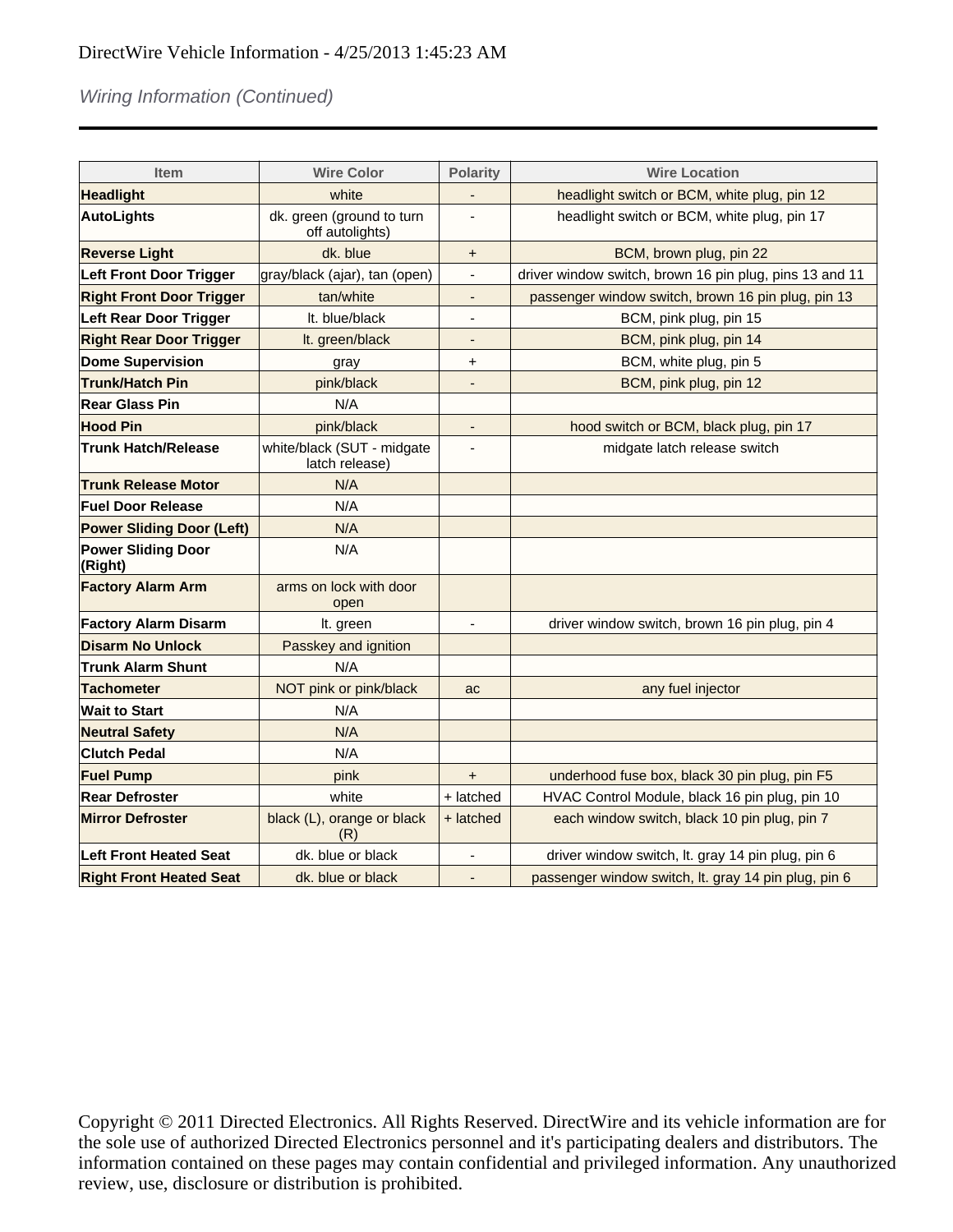# Wiring Information (Continued)

|                                          |                                                                        | <b>Polarity</b>          |                                                             |
|------------------------------------------|------------------------------------------------------------------------|--------------------------|-------------------------------------------------------------|
| <b>Item</b>                              | <b>Wire Color</b>                                                      |                          | <b>Wire Location</b>                                        |
| <b>Speed Sense</b>                       | dk. green/white (some models only)                                     |                          | radio, brown 16 pin plug, pin 5                             |
| <b>Brake Wire</b>                        | It. blue/white (functions with ignition on only)                       | $\pmb{+}$                | brake switch or BCM, brown plug, pin 6                      |
| <b>Parking Brake</b>                     | It. blue                                                               |                          | parking brake switch or BCM, brown plug, pin<br>16          |
| <b>Horn Trigger</b>                      | tan                                                                    | $\overline{\phantom{a}}$ | horn switch or BCM, brown plug, pin 18                      |
| Wipers                                   | gray                                                                   | +                        | BCM, brown plug, pin 20                                     |
| <b>Left Front Window</b><br>(Up/Down)    | dk. blue - brown                                                       | A                        | driver window switch, black 6 pin plug, pins 3<br>and 1     |
| <b>Right Front Window</b><br>(Up/Down)   | dk. blue - brown                                                       | A                        | passenger window switch, black 6 pin plug,<br>pins 3 and 1  |
| <b>Left Rear Window</b><br>(Up/Down)     | dk. blue - brown                                                       | $\overline{A}$           | left rear window switch, black 8 pin plug, pins<br>F and G  |
| <b>Right Rear Window</b><br>(Up/Down)    | dk. blue - brown                                                       | A                        | right rear window switch, black 8 pin plug,<br>pins F and G |
| <b>Sun Roof</b><br>(Open/Close)          | brown - orange (functions with ignition on<br>only)                    | $\overline{\phantom{0}}$ | sunroof switch, black 5 pin plug, pins D and E              |
| Sun Roof<br>(Limit/Close)                | N/A                                                                    |                          |                                                             |
| <b>Memory Seat 1</b>                     | orange                                                                 | $+2.26K$ oh<br><b>ms</b> | driver window switch, lt. gray 14 pin plug, pin<br>5        |
| <b>Memory Seat 2</b>                     | same as memory seat 1                                                  | +4.26Koh<br>ms           |                                                             |
| <b>Memory Seat 3</b>                     | N/A                                                                    |                          |                                                             |
| Radio 12V                                | red/white                                                              | +                        | radio, black 14 pin plug, pin 1                             |
| <b>Radio Ground</b>                      | black                                                                  |                          | radio, black 14 pin plug, pin 8                             |
| <b>Radio Ignition</b>                    | (low speed GMLAN)                                                      |                          |                                                             |
| <b>Radio Illumination</b>                | yellow (dimmer)                                                        | $\pmb{+}$                | radio, black 14 pin plug, pin 7                             |
| <b>Factory Amp</b><br>Turn-on            | white                                                                  | +                        | radio, black 14 pin plug, pin 6                             |
| <b>Power Antenna</b>                     | N/A                                                                    |                          |                                                             |
| <b>Left Front Speaker</b><br>(+/-)       | tan - dk. green (low level audio)                                      | $+,-$                    | radio, black 14 pin plug, pins 2 and 9                      |
| $(+/-)$                                  | Right Front Speaker   It. green/white - orange/black (low level audio) | $+,-$                    | radio, black 14 pin plug, pins 3 and 10                     |
| <b>Left Rear Speaker</b><br>$(+/-)$      | brown/white - brown (low level audio)                                  | $+,-$                    | radio, black 16 pin plug, pins 5 and 13                     |
| <b>Right Rear Speaker</b><br>(+/-)       | dk. blue - tan (low level audio)                                       | $+,-$                    | radio, black 16 pin plug, pins 6 and 14                     |
| Center Channel (+/-)                     | dk blue - orange (low level audio) (with<br>surround)                  | $+,-$                    | radio, brown 16 pin plug, pins 3 and 11                     |
| Subwoofer (+/-)                          | white - pink (low level audio) (with surround)                         | $+, -$                   | radio, brown 16 pin plug, pins 4 and 12                     |
| <b>Aux. Audio Input</b><br>Left (+/-)    | yellow - (bare wire)                                                   | $+,-$                    | radio, gray 16 pin plug, pins 1 and 9                       |
| <b>Aux. Audio Input</b><br>$Right (+/-)$ | white - (bare wire)                                                    | $+,-$                    | radio, gray 16 pin plug, pins 2 and 9                       |
| RSE Video (+/-)                          | dk. green - white/black                                                | $+,-$                    | radio, gray 16 pin plug, pins 7 and 15                      |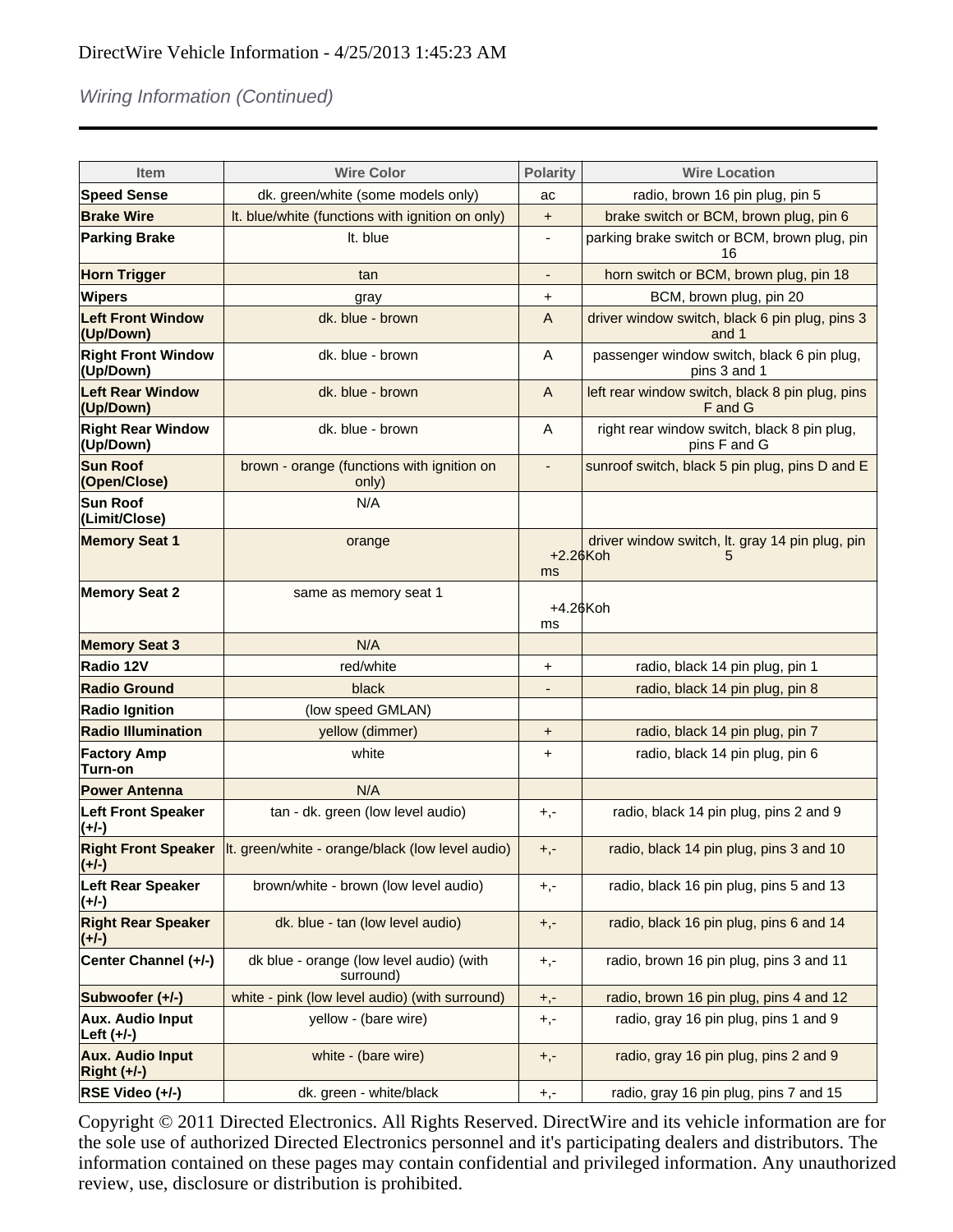|                                         | $R$ se Allais Leftigle Information $\pi$ , $\frac{4}{32}$ / $\frac{201}{60}$ l : 45:23 AM | $+, -$ | radio, gray 16 pin plug, pins 3 and 11               |
|-----------------------------------------|-------------------------------------------------------------------------------------------|--------|------------------------------------------------------|
| <b>RSE Audio Right</b><br>$(+/+)$       | white - purple                                                                            | $+,-$  | radio, gray 16 pin plug, pins 4 and 11               |
| Satellite Radio 12<br><b>Volts</b>      | red/white                                                                                 | $+$    | Digital Radio Receiver, black 16 pin plug, pin<br>16 |
| <b>Satellite Radio</b><br><b>Ground</b> | black                                                                                     |        | Digital Radio Receiver, black 16 pin plug, pin       |
| Satellite Radio<br><b>Ignition</b>      | (low speed GMLAN)                                                                         |        |                                                      |
| <b>Satellite Radio</b><br>∣Antenna      | (coaxial cable)                                                                           |        |                                                      |
| Satellite Audio Left<br>$(+/-)$         | brown/white - tan/white                                                                   | $+,-$  | Digital Radio Receiver, blk 16 pin plug, pins 2,     |
| Satellite Audio Right<br>$(+/-)$        | dk. green/white - gray                                                                    | $+,-$  | Digital Radio Receiver, blk 16 pin plug, pins 3,     |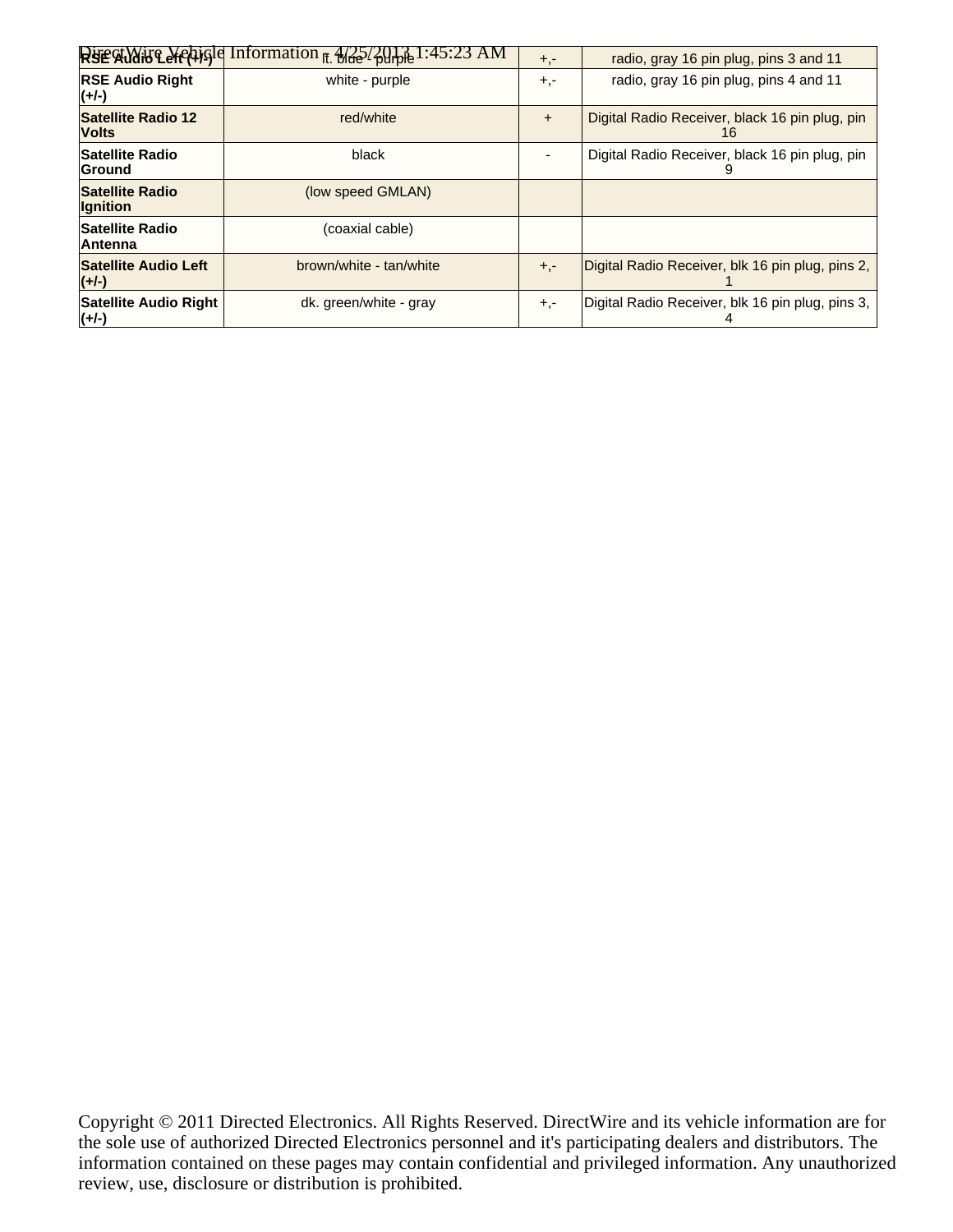#### What Fits

| <b>Item</b>                  | <b>Size</b> | <b>Depth</b> | Location                               |
|------------------------------|-------------|--------------|----------------------------------------|
| <b>Headunit</b>              | double DIN  |              | center of dash                         |
| <b>Left Front Speaker</b>    | 6.5         |              | left front door                        |
| <b>Left Front Tweeter</b>    |             |              | left front pillar                      |
| <b>Right Front Speaker</b>   | 6.5         |              | right front door                       |
| <b>Right Front Tweeter</b>   |             |              | right front pillar                     |
| <b>Left Rear Speaker</b>     | 5.25        |              | left rear door                         |
| Left Rear Tweeter            |             |              | left rear pillar                       |
| <b>Right Rear Speaker</b>    | 5.25        |              | right rear door                        |
| <b>Right Rear Tweeter</b>    |             |              | right rear pillar                      |
| <b>Center Channel</b>        |             |              | top center of dash                     |
| <b>Subwoofer</b>             |             |              | under front of center console          |
| <b>Left Front Headrest</b>   |             |              |                                        |
| <b>Right Front Headrest</b>  |             |              |                                        |
| <b>Left Right Headrest</b>   |             |              |                                        |
| <b>Right Rear Headrest</b>   |             |              |                                        |
| <b>Satellite Radio Tuner</b> |             |              | under passenger dash, behind glove box |